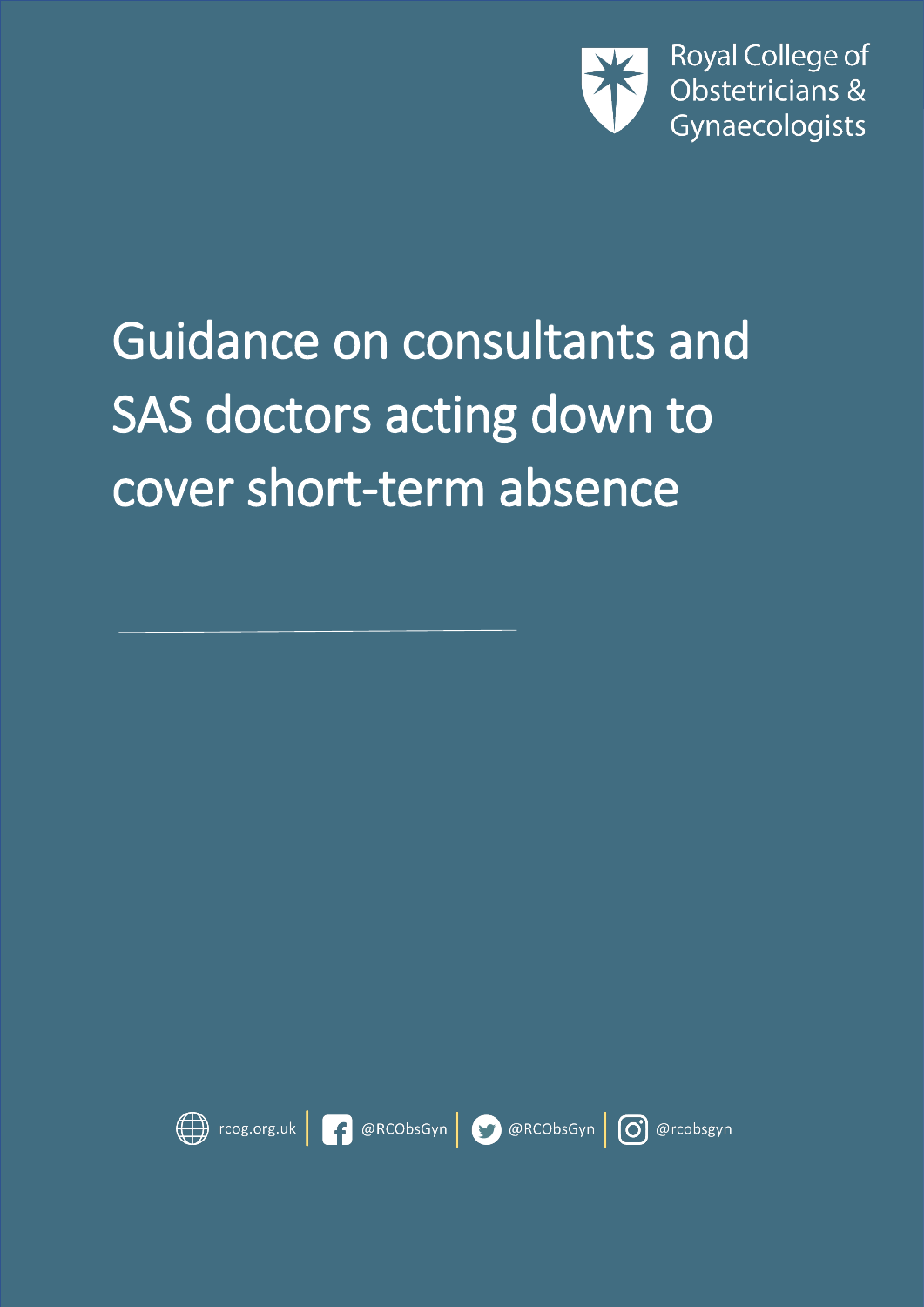

## **Contents**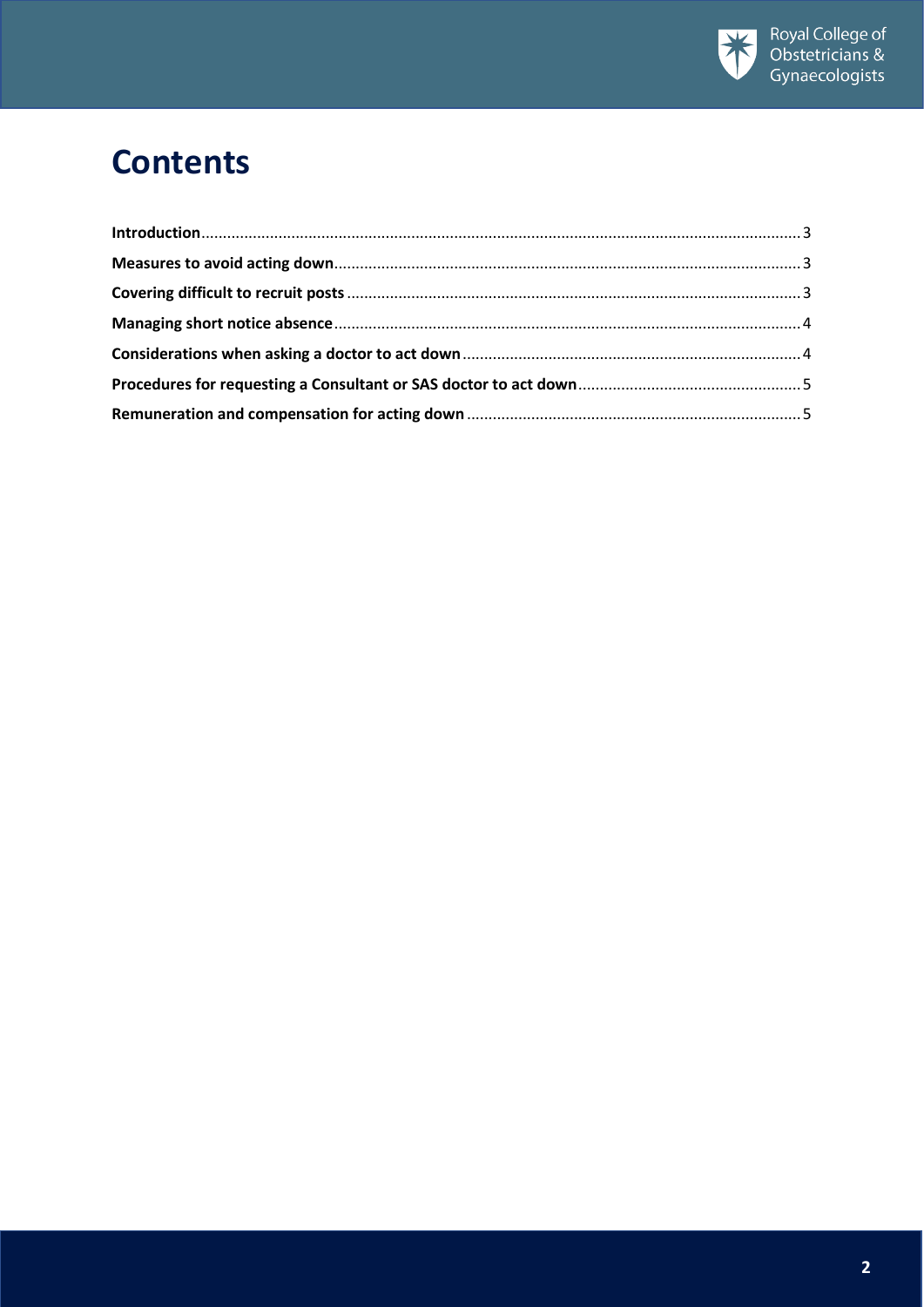

## <span id="page-2-0"></span>**Introduction**

Occasionally, situations arise where units are unable to cover their O&G service requirements at short notice, primarily because of sickness absence, by either using their own junior medical staff or employing external locum doctors. When this happens, usually out-of-hours, cover may need to be provided by consultants or SAS doctors.

This guidance outlines processes that should be in place within units to firstly avoid and then mitigate the effects on the service and the individual senior staff involved.

#### <span id="page-2-1"></span>**Measures to avoid acting down**

Consultants, and SAS (Specialty, Associate Specialist and Specialist) doctors are usually requested to act down due to a shortage or absence of junior medical staff. The majority of such absences or shortages are known well in advance. In most organisations, doctors are required to give a minimum of six weeks' notice of any requested leave and internal cover is arranged, co-ordinated by a rota coordinator and Lead Clinician to ensure adequate levels of cover are provided.

In many cases, junior doctors participate in rotas which contractually require them to prospectively cover the annual leave and study leave of their colleagues who participate in the same rota. Rota coordinators should ensure they have arrangements in place for the management of these rotas. There should also be a mechanism for identifying at the earliest opportunity any problems whereby locum cover may be necessary. Where the need for locum cover is identified and agreed, this will be secured via the usual channels the organisation has in place.

#### <span id="page-2-2"></span>**Covering difficult to recruit posts**

From time to time, departments encounter difficulties in recruiting to their agreed quota of junior doctor posts or there is a shortfall in the number of trainees allocated by the deanery. Lead clinicians–with the support of managers, HR and rota coordinators—should ensure that mechanisms are in place to identify potential problems at the earliest opportunity. Trusts should enlist the support and advice of rota coordinators to try and make temporary arrangements for cover with internal locums or longer term agency locums following the guidance in th[e RCOG Guidance on the](https://www.rcog.org.uk/en/careers-training/workplace-workforce-issues/safe-staffing)  [Engagement of Locums in](https://www.rcog.org.uk/en/careers-training/workplace-workforce-issues/safe-staffing) Maternity Care.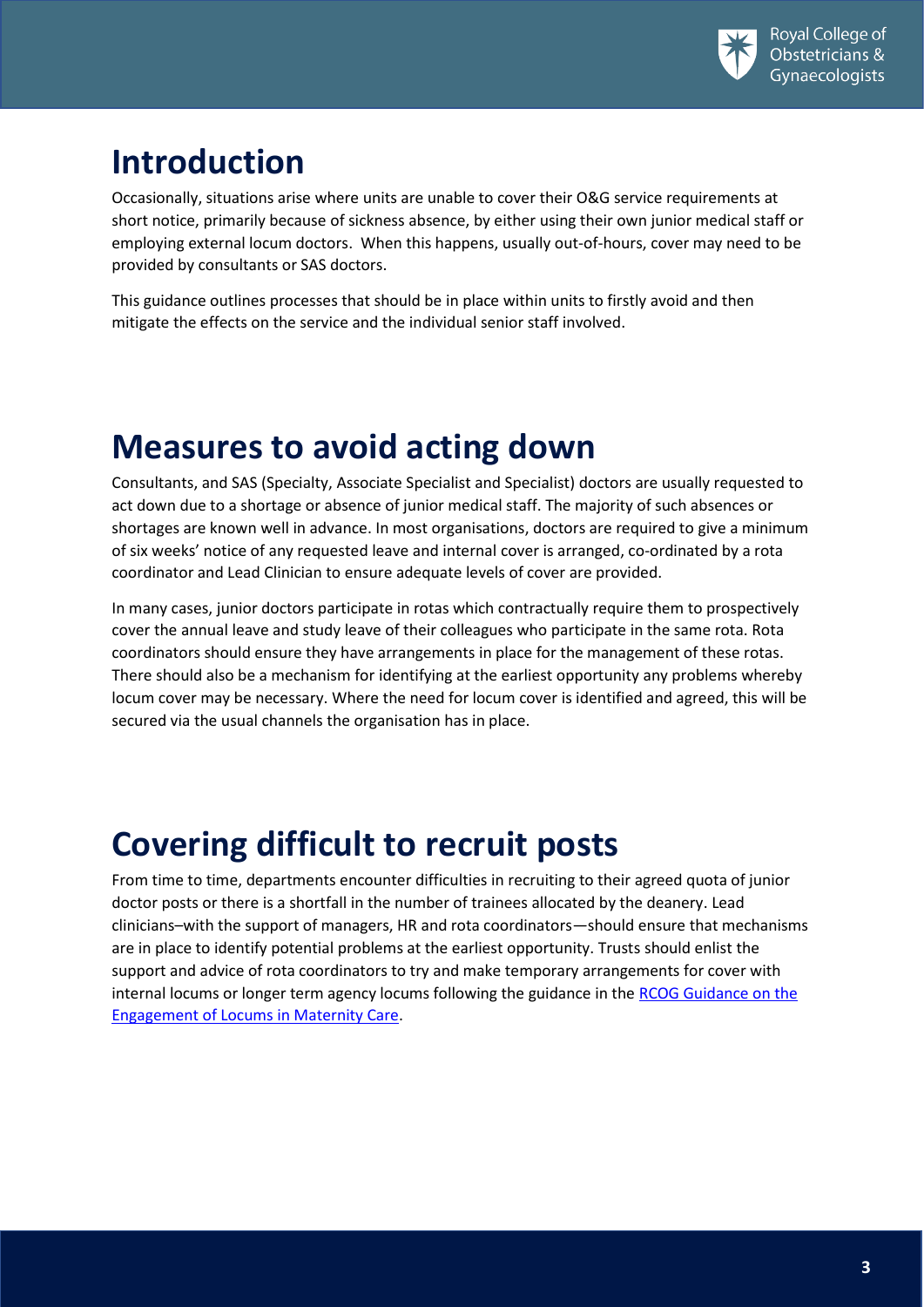

## <span id="page-3-0"></span>**Managing short notice absence**

Although the majority of leave can be planned well in advance, there will be occasions where absences occur at very short notice because of unforeseen circumstances, such as sickness, domestic crisis or failure of a planned locum to arrive. Inevitably, absences occurring in these circumstances are much more difficult to contend with.

However, there are certain measures which should be put in place to assist in the management of these situations. Lead clinicians and rota coordinators should take responsibility for ensuring as part of their induction process that junior doctors are made fully aware of the procedures for:

- Requesting and booking annual and study leave
- Reporting sickness absence at the earliest opportunity

This should maximise the time the lead clinician/rota coordinator have to find appropriate cover.

Vacant shifts resulting from sickness absence should be dealt with via the usual departmental processes, which may include the use of an internal medical locum bank. If this is unsuccessful, a request either for a consultant or SAS doctor to act down or for an external agency locum doctor may be made. When considering the most appropriate action, the key issue is ensuring that the unit is staffed safely with a resident doctor who has appropriate knowledge and skills. **The RCOG, in collaboration with NHS England, Scotland and Wales, has agreed the introduction of a Certificate of Eligibility for short-term Locums** to improve on the current system of references for short-term locums. The Certificate of Eligibility for Locums (CEL) will be launched later in 2021.

# <span id="page-3-1"></span>**Considerations when asking a doctor to act down**

The consultant or SAS doctor on-call for the department is the ultimate judge of whether an O&G department and maternity service can continue to operate safely.

However, any decision to close a department must take account of the implications for patients, staff, any knock-on effect for other specialties or other Trusts, together with an assessment by the consultant or SAS doctor of his/her own ability to provide safe cover. If the impact or risk of closing a department is greater than keeping the department open, then it should not be closed.

Consultants and SAS doctors should not be required to act down unless it is as the result of an unforeseen event, the alternative to which is the closure of the department which would put the wellbeing of patients at significant risk.